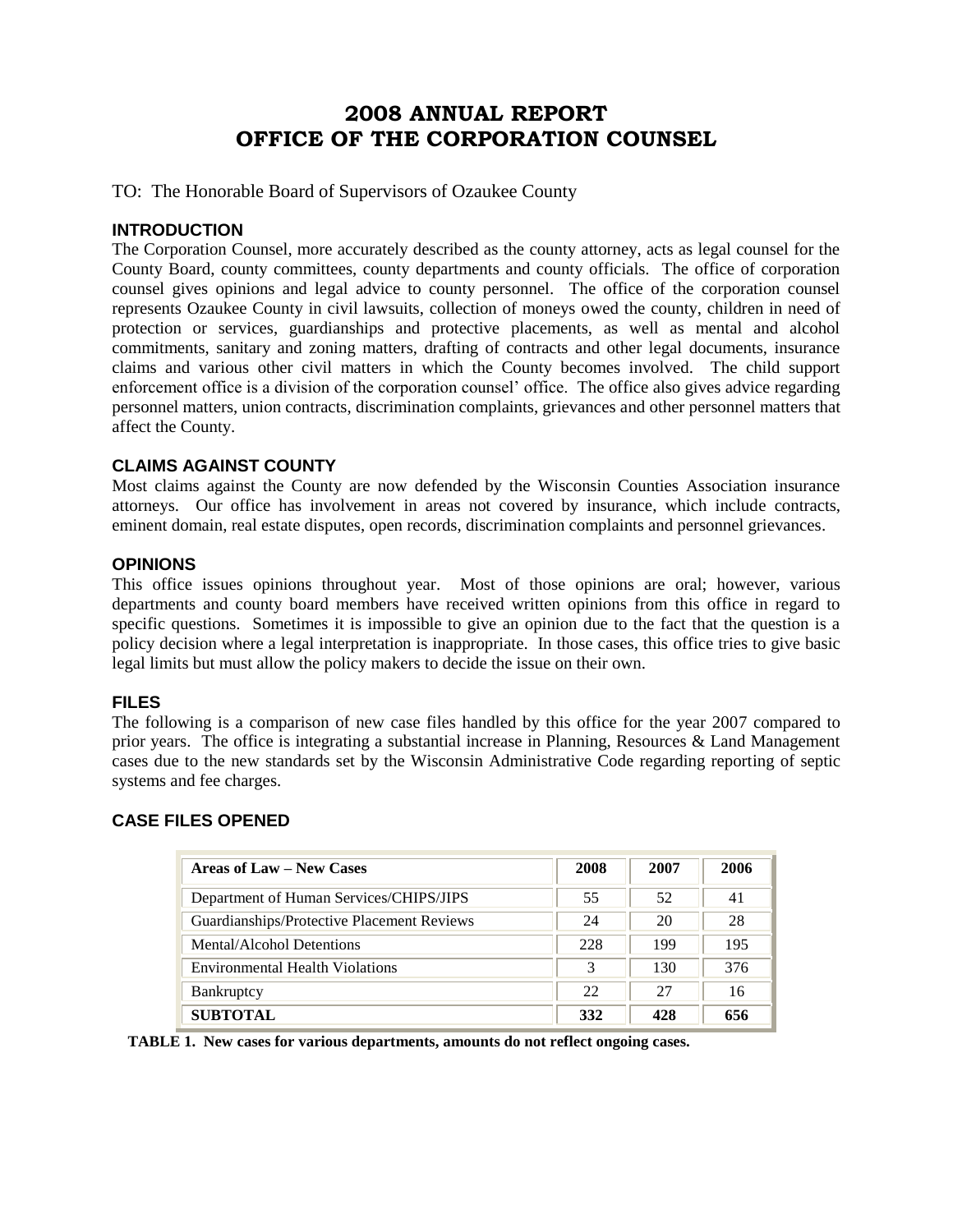| <b>Department</b>         | 2008 | 2007       | 2006 |
|---------------------------|------|------------|------|
| <b>Social Services</b>    | 17   | 22         | 25   |
| <b>Community Programs</b> | 178  | 169        | 114  |
| Miscellaneous             | 5    | 19         | 11   |
| <b>SUBTOTAL</b>           | 332  | <b>310</b> | 150  |
| <b>TOTAL CASES</b>        | 532  | 638        | 806  |

 **TABLE 2. New collection cases, numbers do not reflect ongoing cases**

#### **OFFICE TIME SPENT ON VARIOUS DEPARTMENTS**

The following is an approximate percentage of office time spent with various departments to give an overview of this office's time.

| <b>Department</b>                                   | Percentage                  |
|-----------------------------------------------------|-----------------------------|
| <b>Social Services</b>                              | 16                          |
| <b>Community Programs</b>                           | 20                          |
| Planning, Resources & Land Management/Public Health | 10                          |
| County Board and Committees                         | 21                          |
| Claims/Suits                                        | 5                           |
| Sheriff/Law Enforcement Committee                   | 6                           |
| Clerk of Courts                                     | 5                           |
| <b>Highway Commission</b>                           | $\mathcal{D}_{\mathcal{L}}$ |
| Lasata                                              | 3                           |
| Other Departments and Committees                    | 10                          |
| Child Support/Paternity                             | $\mathfrak{D}$              |

#### **COLLECTIONS**

This office acts for the County collecting fees and other moneys owed to the County. The following is an accounting of collections made through this department for the year 2007 .

| Department                            | 2008        | 2007        | 2006        |
|---------------------------------------|-------------|-------------|-------------|
| Recoupment of attorney fees and costs | \$2,473.26  | \$898.14    | \$681.50    |
| <b>Social Services</b>                | 3,969.63    | 5,858.00    | 4,560.36    |
| <b>Counseling Center</b>              | 30,332.43   | 22,779.94   | 9,852.75    |
| Clerk of Courts Recoupment of Fees    | 1,356.00    | 4,752.75    | 3,292.15    |
| Highway                               | 225.42      | 68.23       |             |
| Lasata Care Center                    | 4,917.00    | 825.00      |             |
| <b>TOTAL</b>                          | \$43,273.74 | \$35,182.06 | \$18,386.76 |

#### **ADDITIONAL COLLECTIONS**

| Department                                 | Amount      |
|--------------------------------------------|-------------|
| Counseling Center                          |             |
| Lasata Care Center                         | 37,297.16   |
| <b>Bankruptcy Payment - Property Taxes</b> | 4,509.87    |
| <b>TOTAL</b>                               | \$41,806.76 |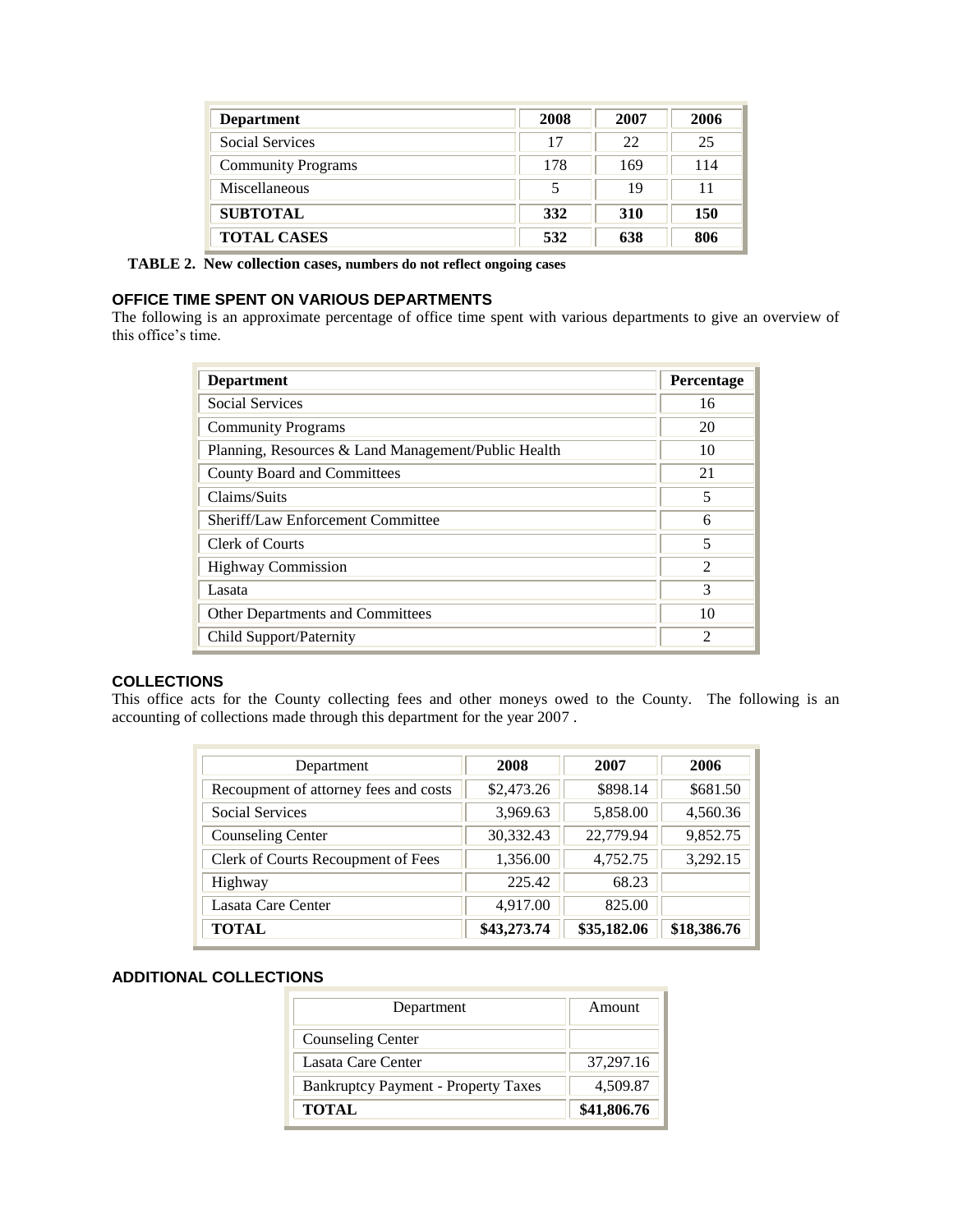# **CHILD SUPPORT ENFORCEMENT**

# **INTRODUCTION**

The Department of Child Support Enforcement was created by Title IV-D of the federal Social Security Act. The Department operates through the cooperation of federal, state and county government. The main objectives of the Department are:

- Establish paternity for children born to unmarried parents
- Establish court orders for child support and health insurance
- $\blacksquare$  Modify child support orders
- Enforce child support payments
- Locate parents for the above purposes

The Department only manages IV-D cases. A case becomes a IV-D case when the custodial parent receives public assistance or when either parent fills out an application for services. At the present time, the Ozaukee County Child Support Agency has approximately 1,770 IV-D cases. The Agency is also responsible for the financial accounting aspects of all IV-D and non IV-D cases, which includes entering the court orders for child support into KIDS, the statewide child support computer, and preparing income-withholding orders. There are approximately 1,115 non-IV-D cases.

The Agency works closely with the Family Courts, the Sheriff's Department and the Department of Social Services. Cooperative agreements are signed each year with the Family Court Commissioner and the Sheriff's Department to reimburse each department for costs incurred on IV-D cases.

### **BUDGET**

In the year 2008, the Department stayed within its budget. The majority of the department's budget comes from State and Federal funding. Federal incentives of \$67,014 were received in 2008 which covered 100% of the first \$67,100 of expenses incurred in 2008. State revenue provided \$29,007 to the Department which covered the next \$87,021 of expenses incurred due to federal match funding which paid an additional amount of \$58,014 to the Department when the state revenue of \$29,007 was spend by the county on program expenses. The balance of expenses are reimbursed two-thirds from federal funding.

The federal incentive payments and state revenues are partially contingent on the county meeting required performance measures. There are four performance measures that must be met. They are as follows:

- 1) At least 90% of paternity cases have paternity established;
- 2) At least 80% of cases have court orders established;
- 3) At least 80% of the child support due each month is collected in the month it is due, with no reduction in percentage collected from the prior year; and